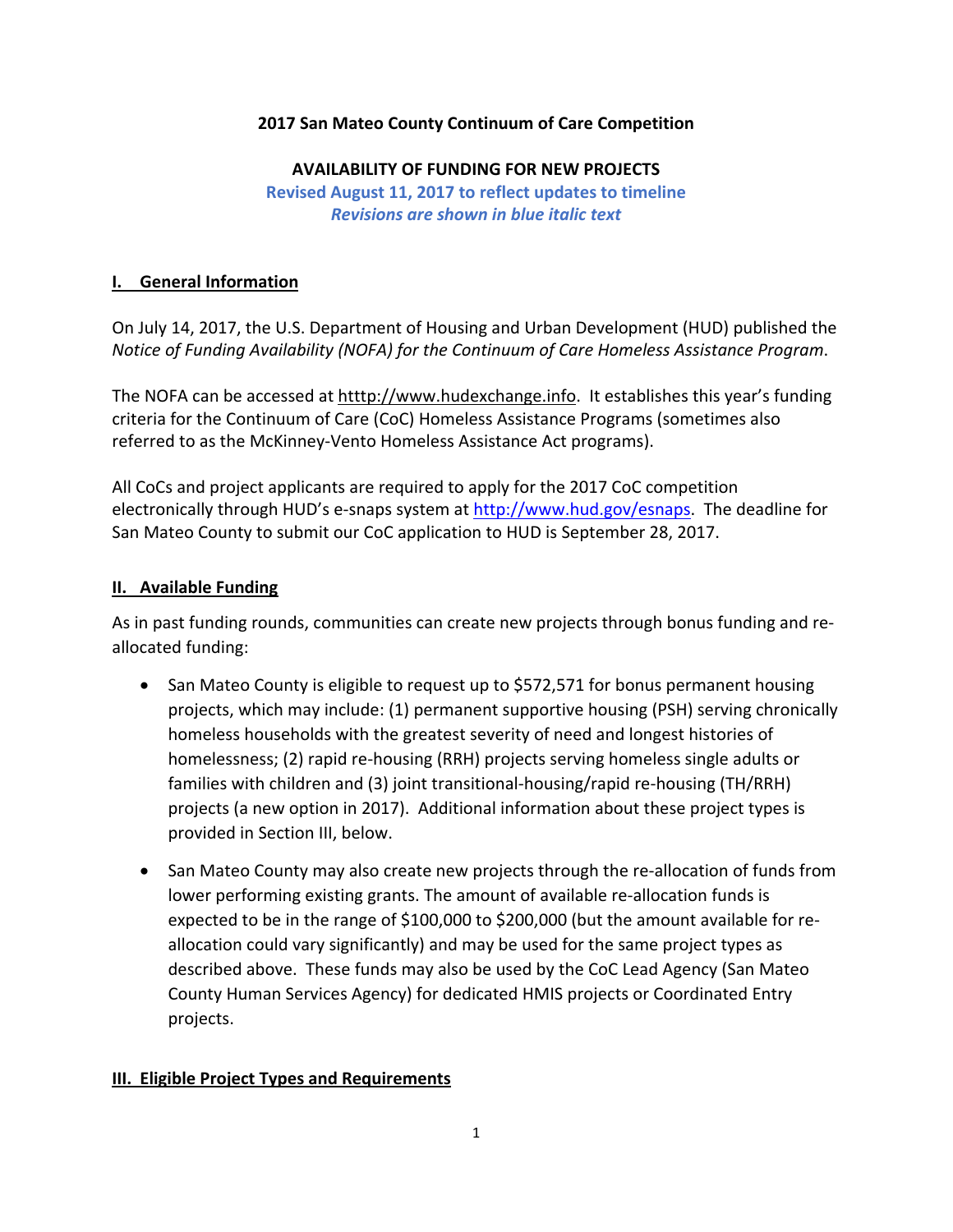# A. Requirements for Permanent Supportive Housing (PSH) and Rapid Re‐Housing (RRH)

The table below summarizes requirements for Permanent Supportive Housing (PSH) and Rapid Re-Housing (RRH) projects created using bonus funds or re-allocated funds. These projects have very similar requirements as in 2016 but with a few changes. The information presented below is only a general summary and applicants are strongly encouraged to review the 2017 CoC NOFA, New Project Application Detailed Instructions, and the Interim CoC Rule (24 CFR 578) for further information. All are available at: www.hudexchange.info

| Category                                                             | <b>Permanent Supportive Housing</b><br>(PSH) for Chronically Homeless<br><b>Households</b>                                                                                                                         | <b>Rapid Re-Housing (RRH) for</b><br><b>Single Adults and Families</b>                                                                                                                                                                                                                                                                                                                                                                                                                                                                                                                                                                                                                                                                                                                                |
|----------------------------------------------------------------------|--------------------------------------------------------------------------------------------------------------------------------------------------------------------------------------------------------------------|-------------------------------------------------------------------------------------------------------------------------------------------------------------------------------------------------------------------------------------------------------------------------------------------------------------------------------------------------------------------------------------------------------------------------------------------------------------------------------------------------------------------------------------------------------------------------------------------------------------------------------------------------------------------------------------------------------------------------------------------------------------------------------------------------------|
| Eligible<br>Applicants                                               | Non-profits, government entities, public housing authorities                                                                                                                                                       |                                                                                                                                                                                                                                                                                                                                                                                                                                                                                                                                                                                                                                                                                                                                                                                                       |
| Eligible<br>Participants                                             | For regular PSH: 100%<br>$\bullet$<br>chronically homeless people.<br>For DedicatedPlus Projects:<br>$\bullet$<br>chronically homeless people<br>plus some additional<br>categories of participants<br>(see below) | In 2017, eligible participants for RRH have been<br>expanded to include families, adults and youth who<br>are:<br>1.<br>Residing in a place not meant for human<br>habitation;<br>Residing in an emergency shelter;<br>2.<br>Meeting the criteria of paragraph (4) of the<br>3.<br>definition of homeless, including persons fleeing<br>or attempting to flee domestic violence<br>situations;<br>Residing in a transitional housing project that was<br>4.<br>eliminated in the FY 2017 CoC Program<br>Competition;<br>Residing in transitional housing funded by a Joint<br>5.<br>TH and PH-RRH component project; or<br>Receiving services from a VA-funded homeless<br>6.<br>assistance program and met one of the above<br>criteria at initial intake to the VA's homeless<br>assistance system. |
| Eligible<br>Activities/<br>Expenses<br>(24 CFR<br>578.43-<br>578.63) | Acquisition<br>$\bullet$<br>Rehabilitation,<br>$\bullet$<br>New construction<br>$\bullet$<br>Leasing<br>$\bullet$<br>Rental Assistance (TRA,<br>$\bullet$<br>SRA, PRA)<br><b>Operating Costs</b><br>$\bullet$      | Short Term Rental Assistance (up to 3 months)<br>$\bullet$<br>Medium Term Rental Assistance (3 to 24 months)<br><b>Support Services</b>                                                                                                                                                                                                                                                                                                                                                                                                                                                                                                                                                                                                                                                               |
| Support                                                              | <b>Support Services</b><br>$\bullet$<br>Grant funds may be used for any supportive service listed as eligible under 578.53                                                                                         |                                                                                                                                                                                                                                                                                                                                                                                                                                                                                                                                                                                                                                                                                                                                                                                                       |
| Services<br><b>Grant Term</b>                                        | Initial grant term may be for 1, 2, 3, 4, 5 years. Applicants are strongly encouraged to<br>request 1-year grants so as to maximize available funding.                                                             |                                                                                                                                                                                                                                                                                                                                                                                                                                                                                                                                                                                                                                                                                                                                                                                                       |
| Timeliness                                                           | Must begin operations in a timely manner. HUD strongly encourages all rental                                                                                                                                       |                                                                                                                                                                                                                                                                                                                                                                                                                                                                                                                                                                                                                                                                                                                                                                                                       |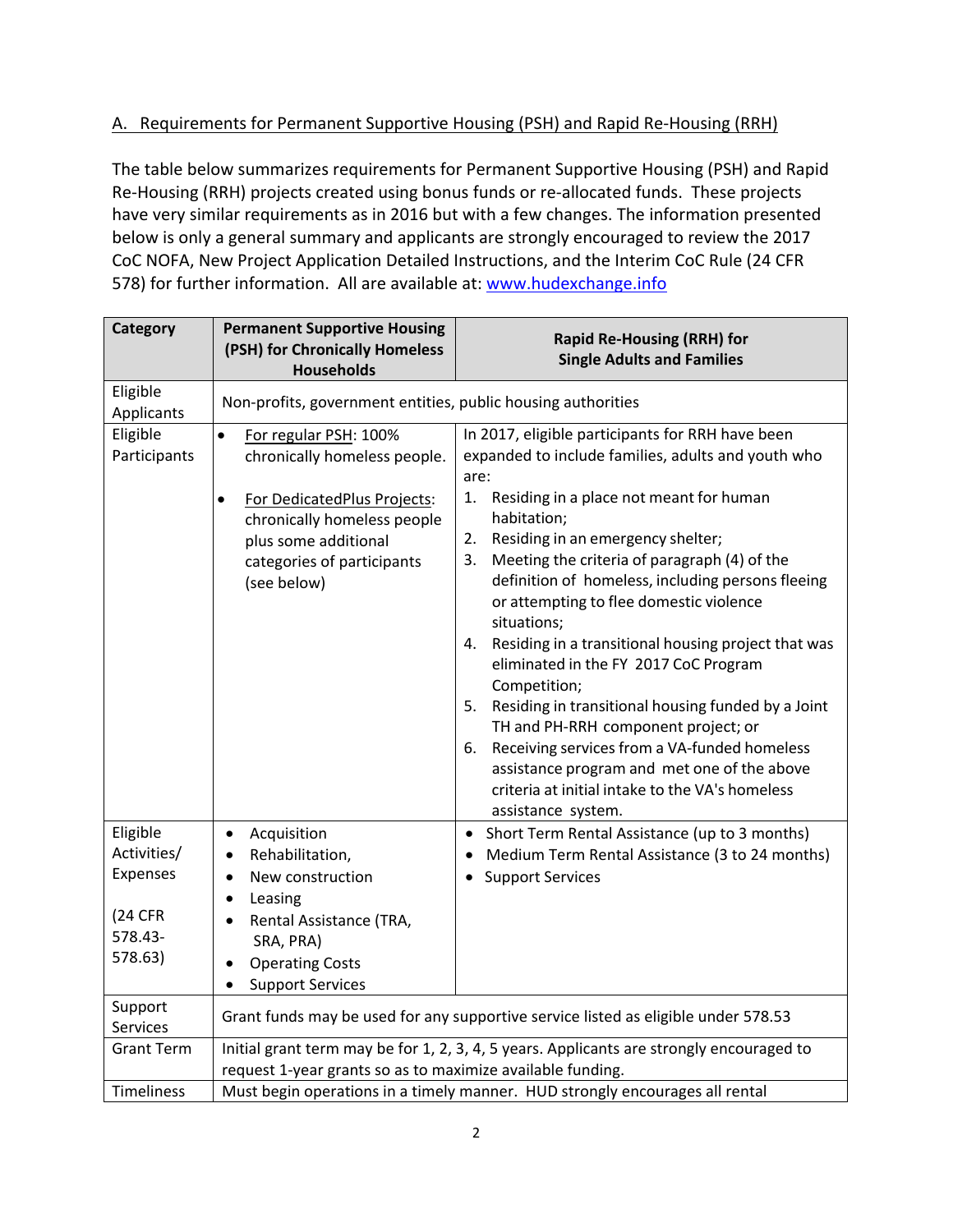| Category    | <b>Permanent Supportive Housing</b><br>(PSH) for Chronically Homeless<br><b>Households</b> | <b>Rapid Re-Housing (RRH) for</b><br><b>Single Adults and Families</b> |
|-------------|--------------------------------------------------------------------------------------------|------------------------------------------------------------------------|
|             | assistance to begin within 12 months of award.                                             |                                                                        |
| Match       | 25% of total grant request. Leasing funds do not have to be matched. Match can be          |                                                                        |
|             | cash or in-kind and must be spent on eligible project costs.                               |                                                                        |
| Coordinated | Must agree to participate in the CoC's coordinated assessment/coordinated entry            |                                                                        |
| Assessment  | system.                                                                                    |                                                                        |

*Dedicated Chronically Homeless PSH Projects*. All new PSH units that are dedicated to serving chronically homeless people are subject to the requirements in HUD's *Notice CPD‐16‐011: Prioritizing Persons Experiencing Chronic Homelessness and Other Vulnerable Homeless Persons in Permanent Supportive Housing and Recordkeeping Requirements for Documenting Chronic Homeless Status.* This notice requires that PSH units be prioritized for those households with the longest histories of homelessness and the most severe needs, as determined using a standardized and objective assessment tool. PSH and RRH projects funded under this NOFA must also follow Housing First principles.

*Dedicated Plus PSH Projects*: PSH Projects that elect to apply as Dedicated Plus Projects are not restricted to serving only chronically homeless people and may serve an expanded set of participants:

- 1. Experiencing chronic homelessness as defined in 24 CFR 578.3;
- 2. Residing in a transitional housing project that will be eliminated and meets the definition of chronically homeless in effect at the time in which the individual or family entered the transitional housing project;
- 3. Residing in a place not meant for human habitation, emergency shelter, or safe haven; but the individuals or families experiencing chronic homelessness as defined at 24 CFR 578.3 had been admitted and enrolled in a permanent housing project within the last year and were unable to maintain a housing placement;
- 4. Residing in transitional housing funded by a Joint TH and PH‐RRH component project and who were experiencing chronic homelessness as defined at 24 CFR 578.3 prior to entering the project;
- 5. Residing and has resided in a place not meant for human habitation, a safe haven, or emergency shelter for at least 12 months in the last three years, but has not done so on four separate occasions; or
- 6. Receiving assistance through a Department of Veterans Affairs (VA)‐funded homeless assistance program and met one of the above criteria at initial intake to the VA's homeless assistance system.

H.S.A. is evaluating whether there is a need for this type of project in our system, using available data on the homeless population and the population of people who are accessing PSH. The rating and ranking policy that will be approved by the CoC Steering Committee will include guidance on whether Dedicated Plus projects will be prioritized for funding.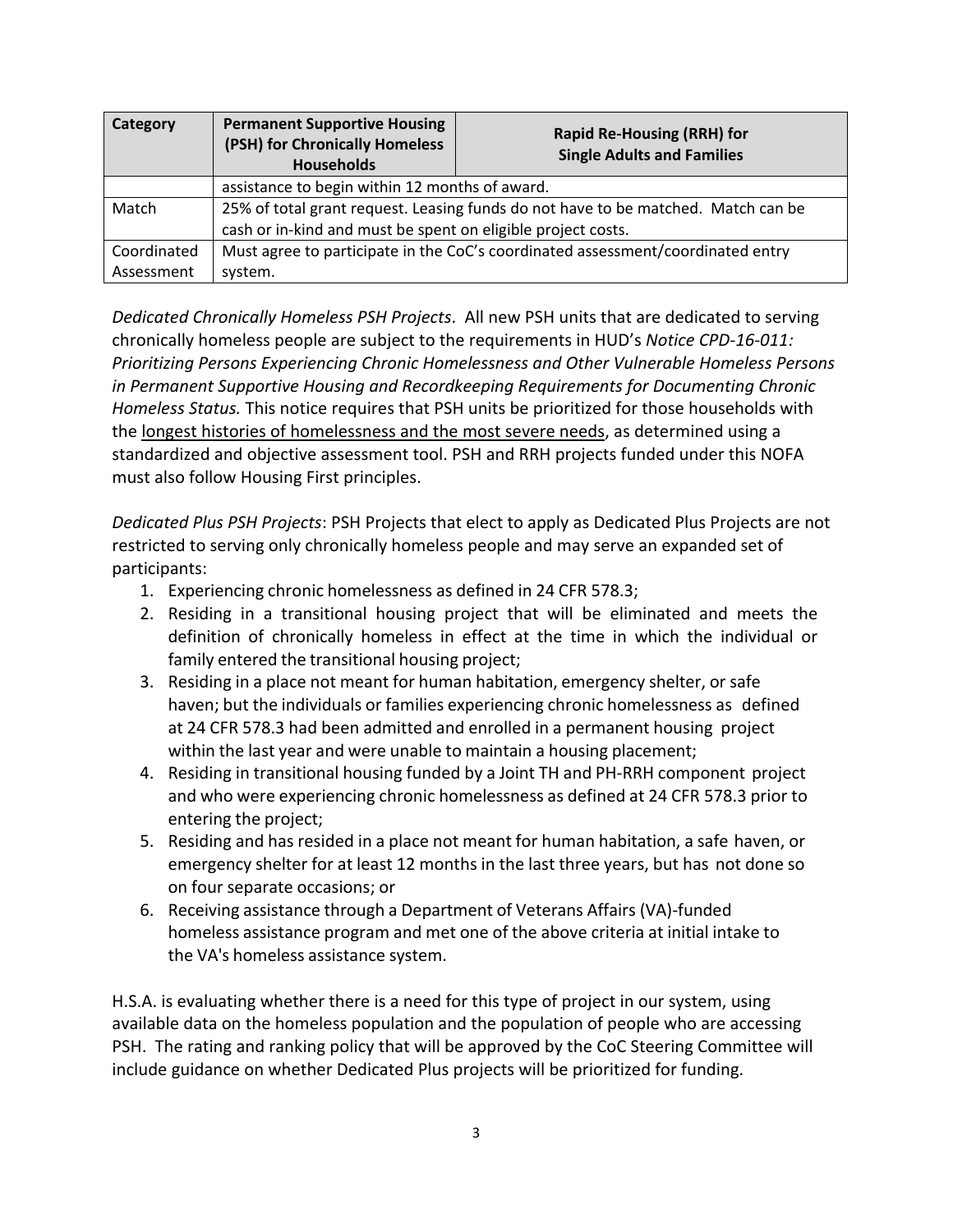# B. Requirements for Joint Transitional Housing/Rapid Re‐Housing Projects (TH/RRH)

New this year, applicants may apply to use either bonus or re-allocation funding to create new projects that are a combination of transitional and rapid re‐housing. This project type is intended to help communities fill a gap if there is an insufficient supply of crisis housing (shelter or transitional housing) where participants can live while they are in the process of being rapidly re-housed. This project type is particularly designed for communities who wish to better serve: (1) unsheltered people living in encampments; (2) unsheltered youth; or (3) people fleeing domestic violence.

TH/RRH projects must:

- Use a Housing First approach with client-driven service models and a focus on helping people move to permanent housing as quickly as possible. Participants cannot be required to participate in treatment or services to receive assistance.
- Have low-barriers to entry and accommodate people with possessions, partners, pets, or other needs.
- Incorporate client-choice by helping participants find permanent housing based on their unique strengths, needs, preferences, and financial resources. Participants will choose when they are ready to exit the crisis housing portion of the project and move to permanent housing
- Provide or connect participants to resources that help them improve their safety and well-being and achieve their goals.
- Target and prioritize people experiencing homelessness with higher needs and who are most vulnerable.

Eligible costs under this component are:

- 1. capital costs (i.e., new construction, rehabilitation, or acquisition), leasing of a structure or units, and operating costs to provide transitional housing;
- 2. short- or medium-term tenant-based rental assistance on behalf of program participants to pay for the rapid rehousing portion of the project;
- 3. supportive services;
- 4. HMIS; and
- 5. project administrative costs.

CoC Interim Rule requirements relating to both TH and RRH apply to this project type.

Note: Additional information on this new project type is available in the HUD SNAPS In Focus notice online at https://www.hudexchange.info/news/snaps‐in‐focus‐the‐new‐joint‐ transitional-housing-and-rapid-re-housing-component/ This notice includes the following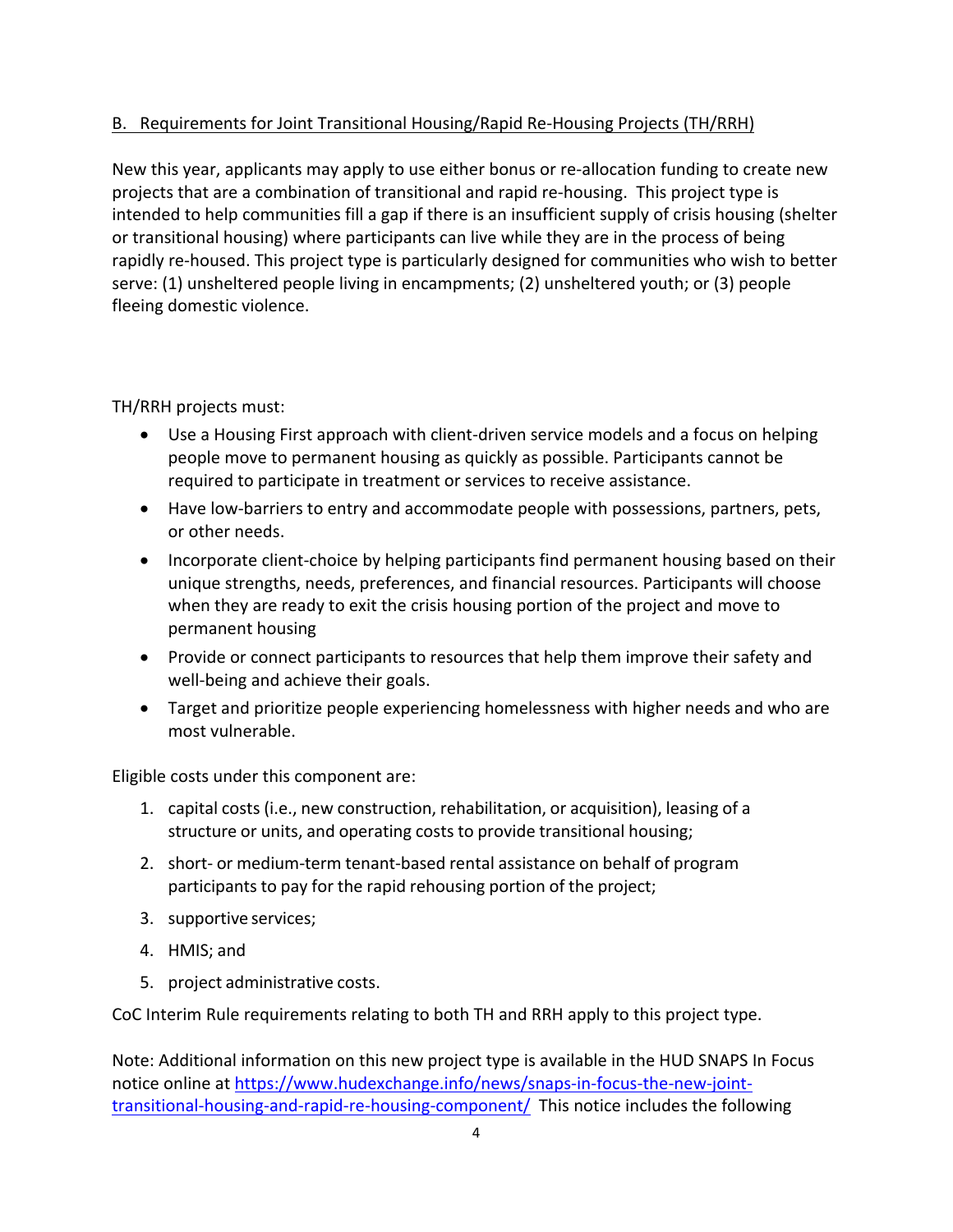statements: "Joint component projects are not intended to replace transitional housing projects that have been reallocated or lost funding in recent years," and "A joint‐component project may not be a good fit for all communities. Before applying, communities need to assess whether a joint component project is the best use of resources and will best meet the needs of people experiencing homelessness in their community."

H.S.A. is evaluating whether there is a need for this type of project in our system, using available data on the homeless population and the population of people who are accessing our existing system interventions. The rating and ranking policy that will be approved by the CoC Steering Committee will include guidance on whether TH/RR projects will be prioritized for funding.

## C. Expansion Projects

Applicants that already have an existing CoC funded PSH or RRH project may apply to use either bonus or re‐allocation funding to create new projects that are expansions of existing projects. This provides an opportunity for the CoC to expand capacity for projects that are high performers and for which additional capacity is needed. The expansion project must be of the same project-type as the existing project – PSH projects can add more PSH units and RRH projects may add more RRH slots. Existing TH projects may not add RRH slots to become a joint TH/RRH project. Joint TH/RRH projects must be created as entirely new projects.

#### D. Threshold and Project Quality Requirements

The 2017 HUD NOFA requires all projects (new and renewal) to meet Threshold Requirements as listed in Section V.G.2 (page 30‐32). Applicants are strongly encouraged to review Section V.G.2. of the NOFA to ensure that threshold requirements are met.

In addition, all new PSH and RRH projects will be scored by HUD for Project Quality using the criteria listed below. Applications must receive a minimum of 3 out of 4 points. (See NOFA, page 32).

- 1. Whether the type of housing, number, and configuration of units will fit the needs of the program participants (e.g., two or more bedrooms for families) (1 point);
- 2. Whether the type of supportive servicesthat will be offered to program participants will ensure successful retention or help to obtain permanent housing-this includes all supportive services, regardless of funding source (1 point);
- 3. Whether the specific plan for ensuring that program participants will be individually assisted to obtain the benefits of the mainstream health, social, and employment programs for which they are eligible to apply meetsthe needs of the program participants (e.g., Medicare, Medicaid, SSI, Food Stamps, local Workforce office, early childhood education) (1 point); and
- 4. Whether program participants are assisted to obtain and remain in permanent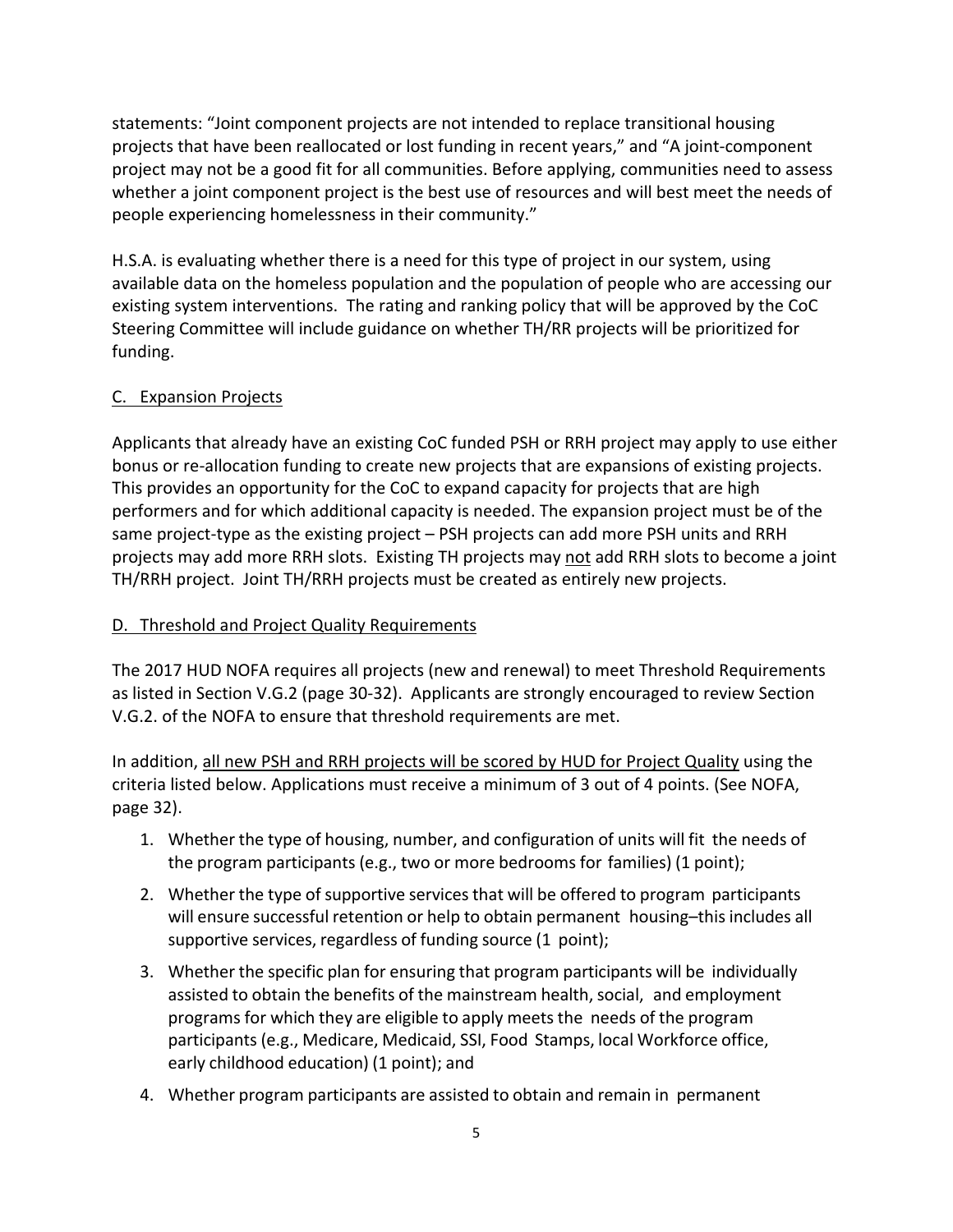housing in a manner that fits their needs (e.g., provides the participant with some type of transportation to access needed services, safety planning, case management, additional assistance to ensure retention of permanent housing) (1 point).

Any new joint Transitional Housing/Rapid Re‐Housing (TH/RRH) projects must receive a minimum of 3 out of 5 points, as follows:

- 1. Whether the type of housing, number, and configuration of units will fit the needs of the program participants (1 point);
- 2. Whether the type of supportive services that will be offered to program participants will ensure successful retention or help to obtain permanent housing–this includes all supportive services, regardless of funding source (1 point);
- 3. Whether the specific plan for ensuring that program participants will be individually assisted to obtain the benefits of the mainstream health, social, and employment programs for which they are eligible to apply meetsthe needs of the program participants (e.g., Medicare, Medicaid, SSI, Food Stamps, local Workforce office, early childhood education) (1 point);
- 4. Whether program participants are assisted to obtain and remain in permanent housing in a manner that fits their needs (e.g., provides the participant with some type of transportation to access needed services, safety planning, case management, additional assistance to ensure retention of permanent housing) (1 point); and
- 5. Whether the project adheres to a housing first model as defined in Section III.A.3.g. of this NOFA. (1 point).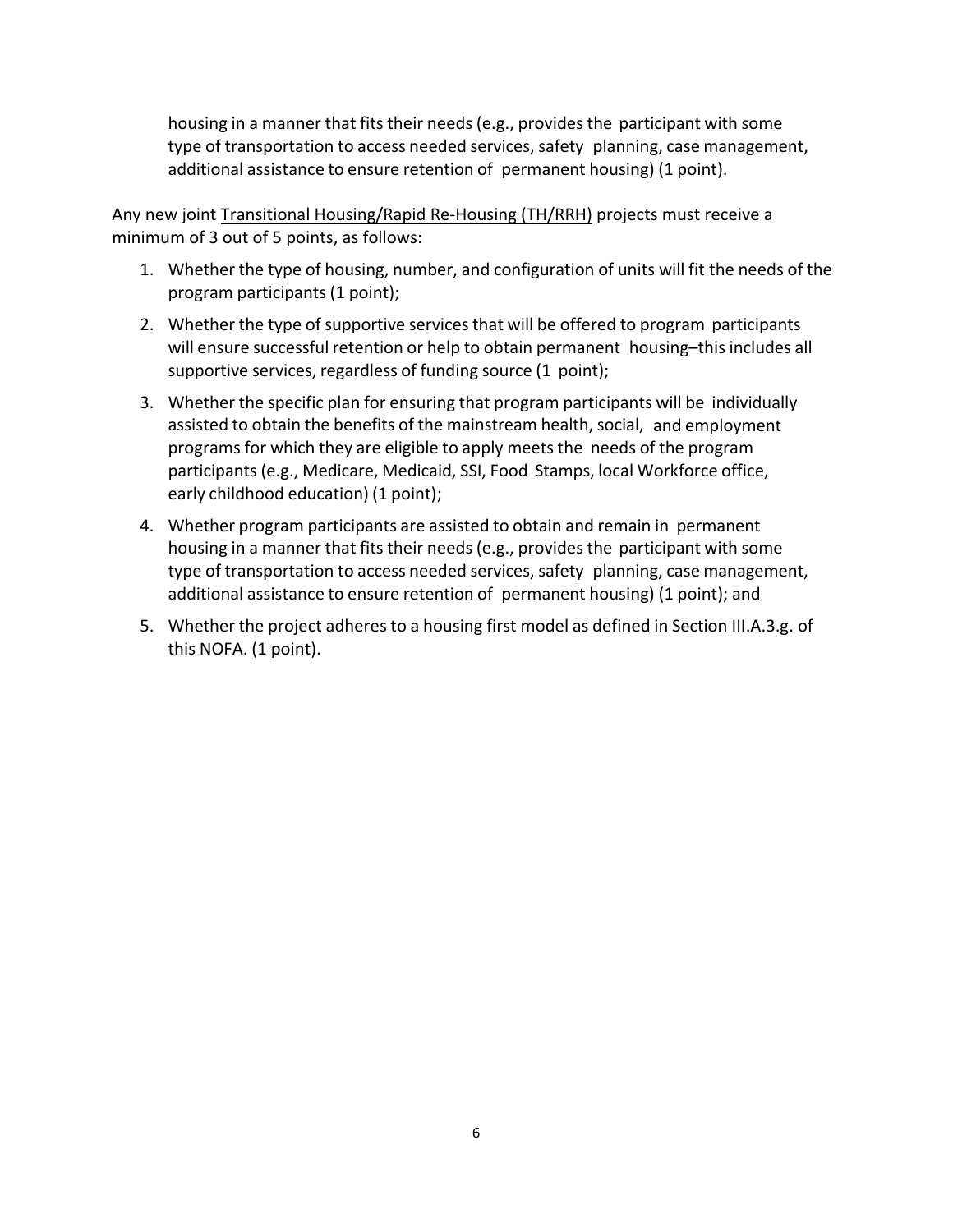# **IV. Application Process for New Project Applicants**

#### **A. Application for New Projects**

Interested applicants must complete the New Project Application in HUD's e‐snaps website and the CoC's Project Narrative. The CoC's review and ranking panel will use the information provided in the e-snaps Project Application and Project Narrative to determine whether a new project will be included in this year's application, and where it will be ranked. The Project Narrative is a Word document containing responses from the e‐snaps Project Application as well as written responses to additional questions for submission to the CoC Review Panel. H.S.A. will provide a template for the Project Narrative.

Applicants should email the following documents to Jessica Silverberg (JSilverberg@smcgov.org) and Brian Eggers (BEggers@smcgov.org) no later than August 23, 2017 by 5:00 pm . Please do NOT click the "submit" button in-snaps.

- 1. PDF of Project Application from e‐snaps (see Section V, below for more information)
- 2. Project Narrative in Word using the template provided by H.S.A.

| <b>Date</b>           | <b>Activity</b>                                                  |
|-----------------------|------------------------------------------------------------------|
| July 14, 2017         | 2016 CoC NOFA released                                           |
| July 27, 2017         | Funding Announcement for New Project Released by the CoC         |
| July 31, 2017         | Informational Meeting for Applicants (new and renewal)           |
| August 7, 2017        | CoC approval of rating, ranking and tiering criteria/strategy    |
|                       | Project Applications must be submitted via email to Jessica      |
| August 23, 2017 by    | Silverberg (JSilverberg@smcgov.org) and Brian Eggers             |
| $5:00$ pm             | (BEggers@smcgov.org). The email should include both documents    |
|                       | listed above.                                                    |
| September 5, 2017     | Review panel meeting; rating and ranking of applications         |
| September 8, 2017     | Applicants receive technical corrections to e-snaps submission   |
| September 8, 2017     | Applicants notified whether their application is included on the |
|                       | <b>Project Priority List</b>                                     |
| September 12, 2017    | CoC Steering Committee Meeting to approve final project ranking  |
| September 13, 2017 by | Appeals due to H.S.A. via email to Jessica Silverberg            |
| 5:00 pm               | (JSilverberg@smcgov.org) and Brian Eggers (BEggers@smcgov.org)   |
| September 14, 2017    | Corrected applications due in e-snaps                            |
| September 19, 2017    | Applicants receive response to appeals                           |
| September 20, 2017    | Final corrections due in e-snaps                                 |
| September 26, 2017    | H.S.A. staff submit final application to HUD                     |
| September 28, 2017    | Application due date                                             |

## **B. Application Timeline for New Projects**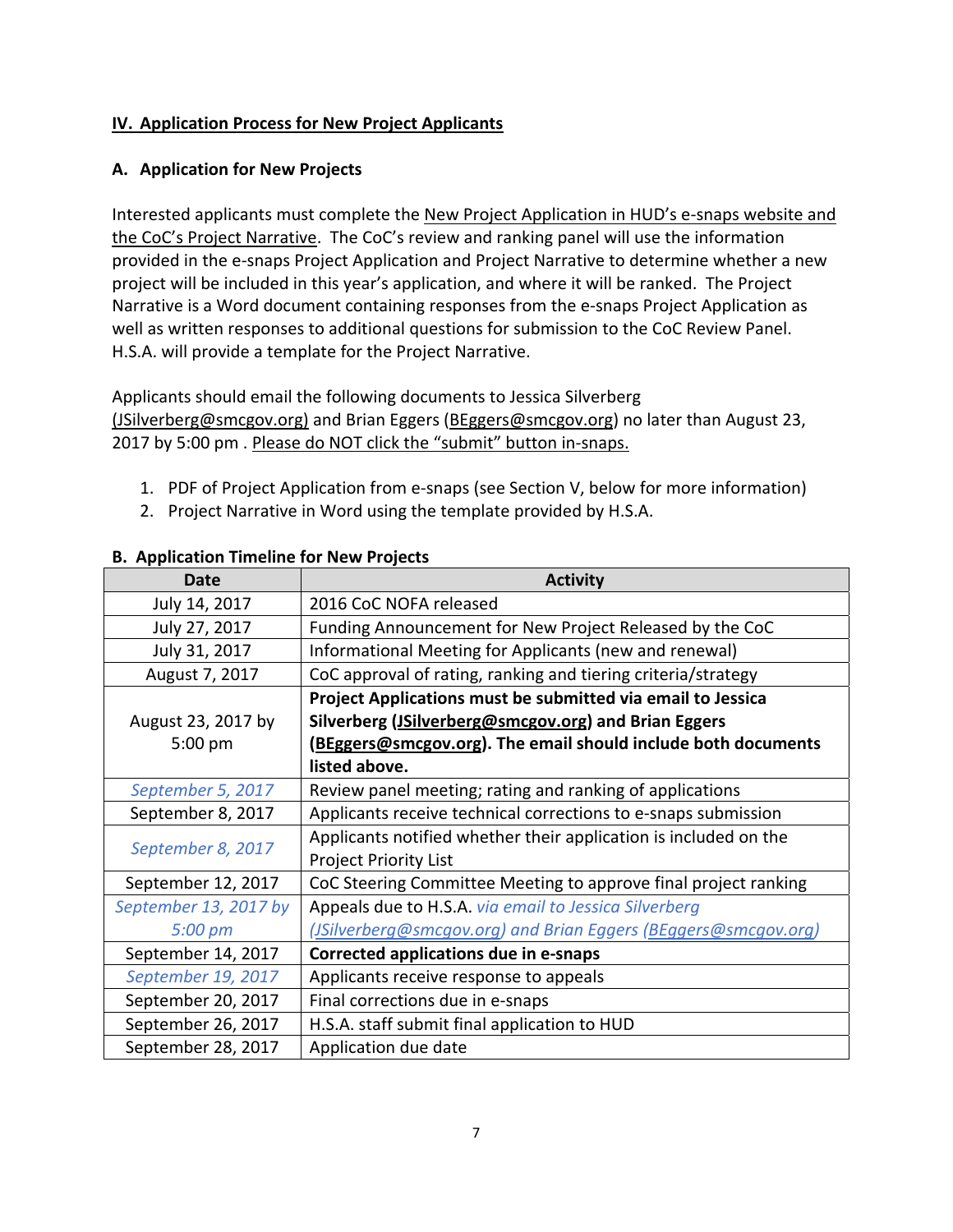# **C. Rating and Ranking Process and Criteria**

On August 7, 2017, the CoC Steering Committee will approve a written rating and ranking criteria and process, including an adopted strategy relating to putting projects into Tier 2. The objective of the tiering strategy will be to position the CoC to retain as much funding as possible, while taking a broad, system‐wide approach to identifying which elements of the system to put at-risk. The policy is expected to be substantially similar to the 2016 Project Review and Ranking Process (available online at

http://hsa.smcgov.org/sites/hsa.smcgov.org/files/2016%20Project%20Review%20and%20Ranki ng%20Policy.pdf), but some changes are likely to be made.

A copy of the *San Mateo County CoC 2017 Project Review and Ranking Process* will be posted on the NOFA website (http://hsa.smcgov.org/2017‐continuum‐care‐nofa‐notice‐funding‐ availability‐0 ) as soon as it is approved.

# **V. Submitting a New Project in e‐snaps**

Completing a new Project Application in e‐snaps is a multi‐step process that can be complex for applicants who are unfamiliar with HUD's online application system. Below are links to HUD instructional resources that explain how to navigate the system:

- *Adding* and *Deleting Registrants in e-snaps*. This describes how to set up an account in e‐snaps, which is the first step in the application process. https://www.hudexchange.info/resource/2903/adding‐deleting‐registrants‐in‐esnaps/
- *Project Applicant Profile Instructional Guide.* Provides instructions on how to set up an Applicant Profile. https://www.hudexchange.info/resource/2958/instructions‐for‐updating‐the‐project‐ applicant‐profile/
- *Accessing the Project Application Resource*. Provides instructions on how to access and set up Project Applications. https://www.hudexchange.info/resource/2908/coc-project-application-instructions/
- *New Project Application Instructional Guide and Detailed Instructions.* Describes how to complete the new project application for each project type. https://www.hudexchange.info/resource/2909/coc-project-application-instructions-fornew‐projects/

Applicants are strongly encouraged to review the HUD guidance prior to entering any information into e‐snaps.

# **VI. Information Sources Available**